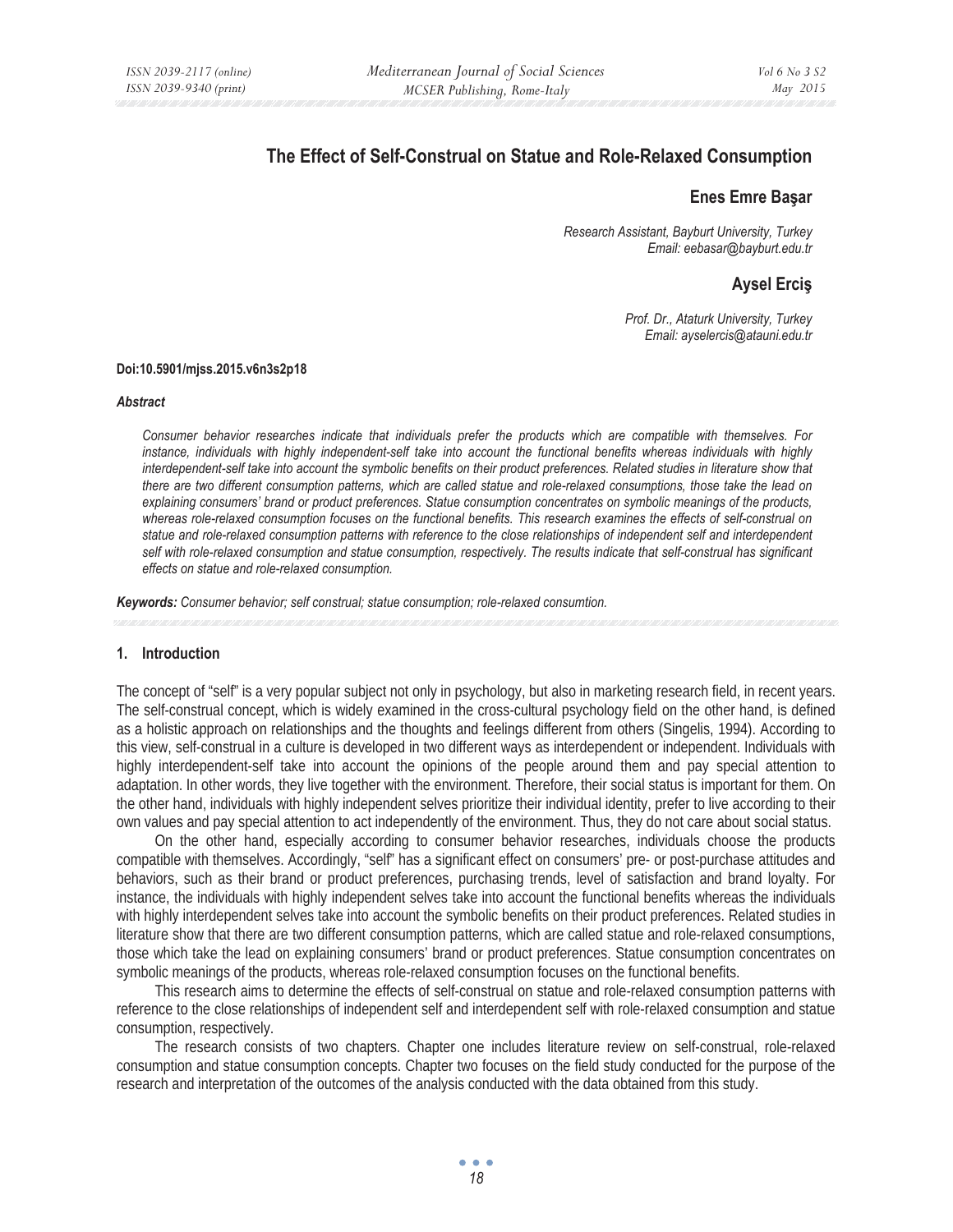#### **2. The Self Construal Concept**

The self-construal concept explains the individual approach to the culture and its effects on the behaviors (Levine et al., 2003). According to Singelis (1994), the self-construal is the sum of actions, emotions and thoughts which separate the individual from her/his environment and affect her/his relationship with it. As stated in self-construal theory, individuals have several different selves. Therefore, the self should not be considered under a single conceptual framework (Singelis, 1994). Hence self-construal has been built on two different concepts which are called interdependent self and independent self. According to Markus and Kitayama (1991), these concepts affect perception, emotion and motivation of individuals. Independent self is limited, whole and stationary; whereas interdependent self is flexible and variable. Individuals with highly independent selves prefer limited and direct communication with their environment. Additionally, they have more individualistic behavior. However, individuals with highly interdependent selves live closer to their environments. Moreover, they value social class, social roles and relationships.

Several studies in the field of self-construal have suggested that the independent self and the interdependent self are completely opposite of each other (Hui, 1988; Kitayama et al., 1997). Accordingly, it is stated that independent self is more dominant in western societies which are defined to be individualistic; interdependent self is more dominant in eastern societies which are described to be collectivistic (Markus ve Kitayama, 1991; Triandis, 1995). However, in numerous recent studies, it is claimed that independent self and interdependent self may exist together and complement each other in some countries such as Turkey (Assor et al., 2002; Chirkov et al., 2003; Kağıtçıbaşı, 2005; Gezici and Güvenc, 2003; İmamoğlu, 2003).

By reviewing literature studies, it can be understood that there is a relationship between the self and consumer behavior. The relationship between the self and consumer behavior depends on whether consumers are individualistic or collectivistic and similar or different than their environment. In other words, interdependent or independent self of consumers affects their behavior. Thus, companies design their marketing strategies with respect to personality characteristics of consumers. For instance, retention strategies in western societies where independent self is dominant, consist of themes on individualism and competitiveness, and comparison of brands (Wang and Chan, 2001). The reason of making comparisons between brands is that individuals with independent selves care the functional benefits of the brand rather than the symbolic benefits of it. Additionally, brand association and awareness in individuals with independent self is weaker (Escalas and Bettman, 2005). On the other hand, status symbols and indirect expression are used in eastern societies where interdependent self is dominant (Polyorat et al., 2005). According to Escalas and Bettman (2005), the symbolic value of the brand is important for individuals with interdependent self. Thus, the brands with highly symbolic value are seen as important tools for these individuals to communicate with the groups they considered to be the reference.

#### **3. The Role-relaxed Consumption Concept**

Several studies have suggested that consumers' product preference depends on functional and symbolic benefits of the products (Bhat and Reddy, 1998). These studies indicate that the functional benefits are product-oriented. That is, the functional benefit of a product refers to the performance, quality and reliability (Keller, 2003). On the other hand, some consumers focus on the symbolic meaning beyond the physical characteristics of the product (Levy, 1959). Accordingly, the consumers consider the products they have as the communication tools with the reference groups (Banister and Hogg, 2003). Moreover, symbolic benefit contributes to self-esteem and self-confidence of consumers (Markus and Nurius, 1986). However, not all consumers care about symbolic benefits of products. Kahle (1995) defines the individuals who are focused on functional benefits rather than symbolic benefits, as role-relaxed consumers. Role-relaxed consumers care about the performance, quality and reliability of the product, rather than its ability to provide status or prestige. This point does not indicate that role-relaxed consumers are the people who prefer cheap products and refrain from purchasing branded products. On the contrary, comparing with other consumers; they are wealthy individuals with high self-confidence and self-esteem. Additionally, they consider themselves as educated, wise, sensible, sensitive and intellectual individuals (Clark, Zboj and Goldsmith, 2007).

Kahle (1995b) argues that the role-relaxed consumers do not have a desire for social status and popularity. Therefore, they care less about social norms related to consumption. Unlike the statue consumers; they are independent from the group and less subject to the normative pressures. Finally, the role-relaxed consumers have less interpersonal interactions. Therefore, satisfying social expectations is not their concern (Clark and Goldsmith, 2007).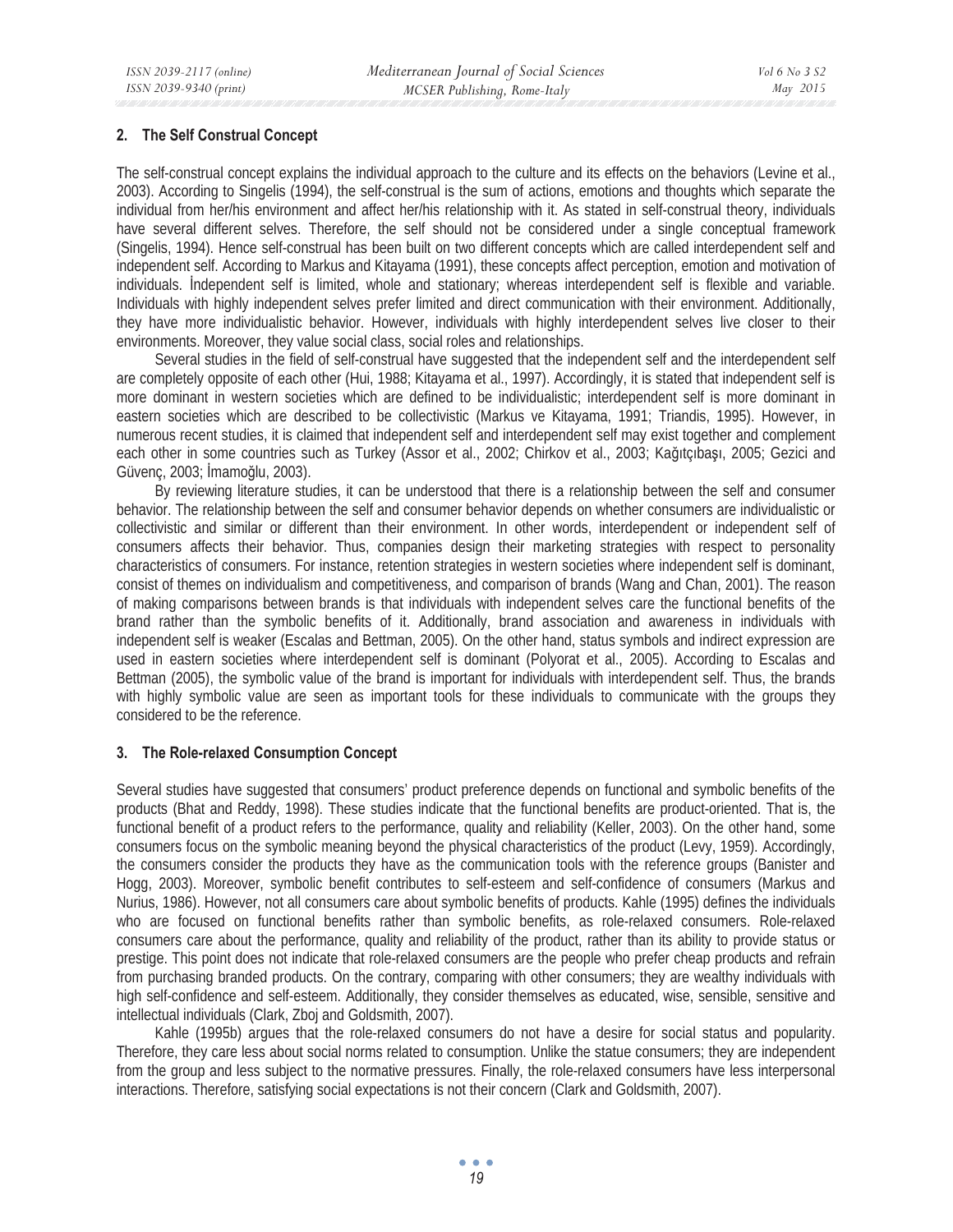#### **4. The Statue Consumption Concept**

The consumption, welfare and thus the level of satisfaction are assumed to be increased with the increase of individuals' incomes. However, Ehrhardt and Veenhov (1995) claim that the satisfaction levels of individuals with a very high level of welfare, remain constant or even fall over time. Veblen (1922) mentioned the importance of the relative wealth of the people, for the first time. Accordingly, individuals want to increase not only their own welfare, but also their status in society. In this context, relative wealth owned by individuals provides more social status. Bakshi and Chen (1996) demonstrated, for the first time with an experimental work, that wealth is gained not only for the consumption, but also to gain status.

Status is defined as the prestige, honor and respect recognized by other members to a group member in the group hierarchy (Burn, 2004). Moreover, it is believed that some products and brands provide status to consumers (O'Casse and Frost, 2002). According to Kilsheimer; statue consumption is a conspicuous consumption that individuals do in order to show their prestige and status to those around (Aslay, Unal and Akbulut, 2013). According to Eastman et al. (1999), although they are sometimes used in the same meaning, statue consumption and conspicuous consumption are two different concepts. Statue consumption is not only to buy the prestigious products to show off the richness, but also means to be willing to pay a very high price for specific products in order to gain prestige and status (Chao and Schur, 1998). In this way, it differentiates from the conspicuous consumption.

In this study, the relationship between the statue consumption and the demographic characteristics such as gender, income level, education level and ethnicity, has been demonstrated (Chao and Schur, 1998; O'Casse and Frost, 2002). In the studies on the psychological factors that affect the statue consumption, it is indicated that the statue consumers tend to adapt to the group norms, need to be unique and are exposed to normative pressures (Clark, Zboj and Goldsmith, 2007).

#### **5. The Current Work**

As it is previously indicated, the concept of self-construal has two dimensions which are independent self and interdependent self. The individuals with highly independent selves take into account the functional benefits rather than the symbolic benefits of the products. Therefore, they prefer the products with high functional value. Additionally, rolerelaxed consumption describes purchasing a product for its functional meaning rather than its symbolic meaning.

Symbolic benefits of products are more important than functional benefits of them, for individuals with highly interdependent selves. Therefore, they prefer the products with high symbolic value, more. The statue consumption means purchase of the products due to their symbolic meanings.

This research aims to determine the effects of self-construal (independent and interdependent) on statue and rolerelaxed consumption patterns with reference to the close relationships of independent self and interdependent self with role-relaxed consumption and statue consumption, respectively.

Two models have been developed for the purpose of research. First model is shown in Figure 1, second model is shown in Figure 2.



#### **Figure 2.** Theoretical model 2

#### *5.1 Hypotheses*

Based on the reasoning offered above, we advanced the following hypotheses:

- H1: The independent self has an effect on role-relaxed consumption.
- H2: The interdependent self has an effect on statue consumption.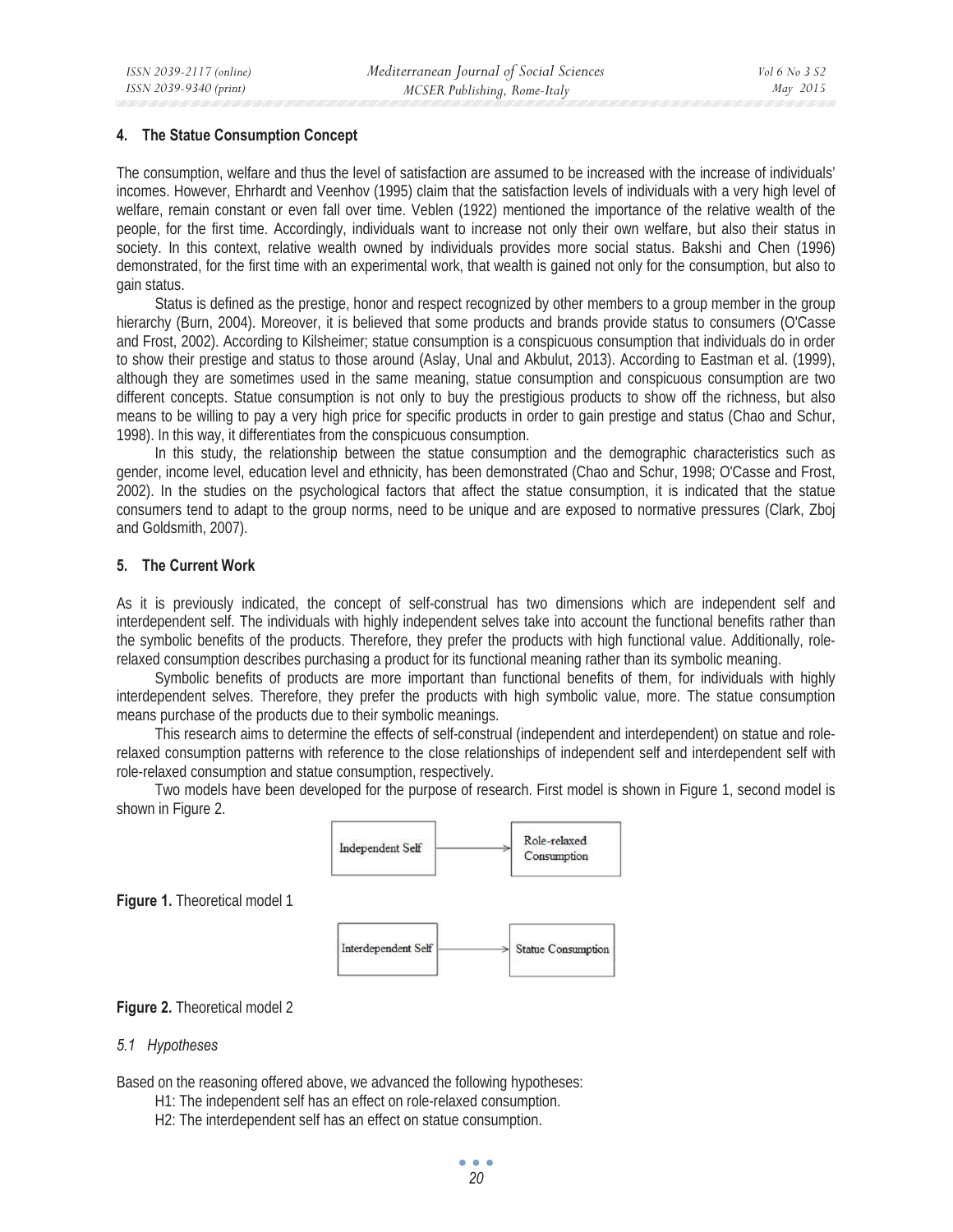## *5.2 Method*

## *5.2.1 Participants*

Data were collected using trained student interviewers at Ataturk University. The interviewers successfully contacted 400 respondents to complete survey instrument. Altogether, the sample age above 18 (median = 23). Approximately half of the respondents were female (47.5%).

## *5.2.2 Survey instrument*

All respondents were administered a version of Singelis's (1994) Self-Construal Scale, Kahle's (1195a) Role-relaxed Consumption Scale and Eastman et al.'s (1999) Status Consumption Scale. The Self-Construal Scale is designed to measure the strength of respondents' independent and interdependent self-construal. 12 item comprise the independent subscale (current study  $\alpha = .83$ ), while 14 item form the interdependent subscale (current study  $\alpha = .86$ ). Role-relaxed consumption was measured using a seven-item scale (current study  $\alpha$  = .85), developed as an operationalization of a consumer's tendency to ignore interpersonal influences in making product and brand decisions and to prefer substantive product attributes over stylistic product attributes. Status consumption was operationalized by a four-item (current study  $\alpha$ ) = .90) to measure the extent to which individuals strive to improve their social status through consumption of consumer products that confer status both to the individual and to surrounding significant others. All scales have been found to possess adequate validity and reliability (Singelis, 1994; Singelis and Sharkey, 1995; Kahle, 1995a; Eastman et al., 1999; Clark et al., 2007). All responses were made on five point Likert-type scale with "1" indicating "strongly disagree" and "5" indicating "strongly agree".

## *5.3 Findings*

## *5.3.1 Model 1 Test*

A path analysis was next conducted to test the model 1. The theoretical model less than adequate fit indices. Based on an examination of modification indices, five item were freed (three item from independent self-subscale and one item from interdependent self-subscale). As can be seen in Fig. 3, the revised model resulted in a significant chi-square (x2 (136) = 225.34, p < .001). However, the chi-square test is highly sensitive to large sample sizes (Kline, 2011). Moreover, the remaining fit statistics indicated that the revised model fit the data well, based on recommended cutoffs (CFI = 0.96; RMSEA = 0.072; Browne and Cudeck, 1993; Hu and Bentler, 1999; Kline, 2011), and structural paths were significant and in the expected direction. In sum, path analyses support H1.



**Figure 3.** Model 1's Path Diagram

## *5.3.2 Model 2 Test*

A path analysis was also conducted to test the model 2. The theoretical model less than adequate fit indices. Based on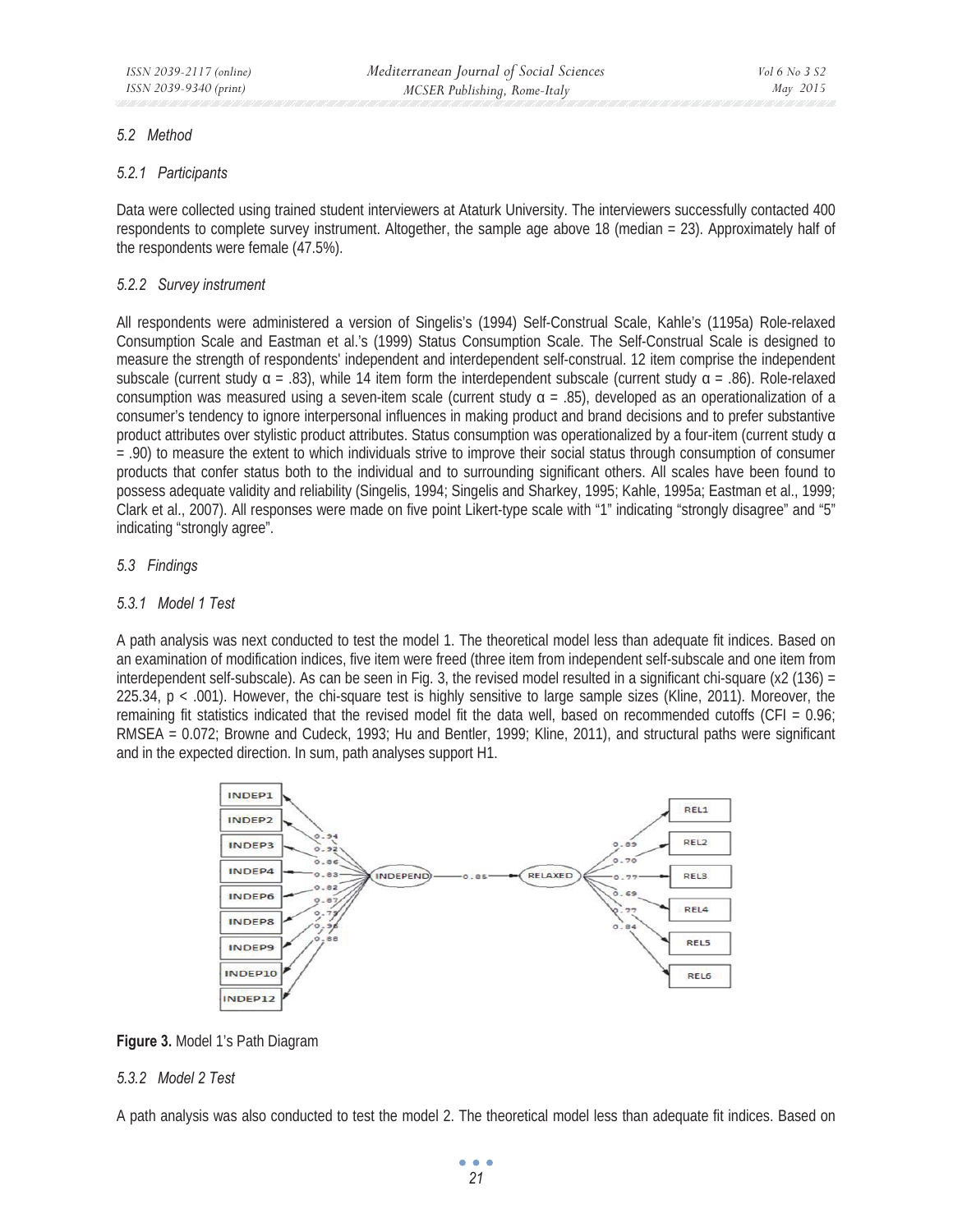an examination of modification indices, two item were freed (three item from interdependent self-subscale). The revised model (Fig. 4.) resulted in a significant chi-square (x2 (89) = 176.11,  $p < .001$ ). Additionally, all index values are within suggested ranges for acceptable fit:  $(CFI = 0.98$ ; RMSEA = 0.065;Joireman et al., 2012), and structural paths were significant and in the expected direction. Briefly, H2 was also supported.



**Figure 4.** Model 2's Path Diagram

## **6. Conclusion**

Related studies in literature state that there is a relationship between self-construal and consumer behavior (eg. Escalas and Bettman, 2005; Polyorat and Alden, 2005). Accordingly, individuals with highly independent selves attribute more importance to functional benefits of the products, rather than symbolic benefits. On the contrary, individuals with highly interdependent selves take into account symbolic benefits of the products rather than the functional benefits. In our study which is based on this conceptual framework, it is determined that the independent self has a high level of effect on the role-relaxed consumption which indicates the purchase of the products because of their high level of functional meaning. Additionally, it is identified that interdependent self has a high level of effect on the statue consumption, which expresses the purchase of the products because of their high symbolic meaning. These results are consistent with the studies which theoretically suggest the relationship between self-construal and consumer behavior. Moreover, it experimentally proves these propositions.

The obtained results indicate that statue consumption is higher in the individuals with interdependent selves. In other words, the individuals who take into account the adaptation to the environment and assume that their happiness depends on the others' opinions on themselves, make more statue consumption. Therefore, for the companies which plan to make status-oriented product positioning, it is significant to take into account the characteristics of interdependent self. In addition, it is determined that the role-relaxed consumption is generally made by the individuals with highly independent selves. The individuals with highly independent selves are not very much affected by their environment, happy to do what they want, care about their independence and individual identity and try to stay imaginative. The companies which express the functionality of their products should conduct marketing activities taking into account the characteristics of the individuals with highly independent selves, in order to meet the expectations of these consumers.

#### **References**

Aslay, F., Ünal, S., & Akbulut, Ö. (2013). Materyalizmin Statü Tüketimi Üzerindeki Etkisini Belirlemeye Yönelik Bir Arastırma. Ataturk *University Journal of Economics and Administrative Sciences*, 27 (2), 43-62.

Assor, A., Kaplan, H., & Roth, G. (2002). Choice is good, but relevance is excellent: autonomy-enhancing and suppressing teacher behaviours predicting students' engagement in schoolwork. *British Journal of Educational Psychology*, 72(2), 261-278.

Bakshi, G., & Chen, Z. (1996). The spirit of capitalism and stock market prices*. American Economic Rewiev*, 86, 133-157.

Banister, E. N., & Hogg, M. K. (2003). Possible selves: identifying dimensions for exploring the dialectic between positive and negative selves in consumer behaviour. *Advances in Consumer Research,* 30(1), 149-150.

Bhat, S., & Reddy, S. K. (1998). Symbolic and functional positioning of brands. *Journal of Consumer Marketing*, 15(1), 32-43. Blackwell, R. D., Miniard, P. W., & Engel, J. F. (2001). *In: consumer behavior*. Harcourt: Forth Worth. Browne, M. W., & Cudeck, R. (1993). Alternative ways of assessing model fit. *Sage Focus Editions*, 154, 136-159.